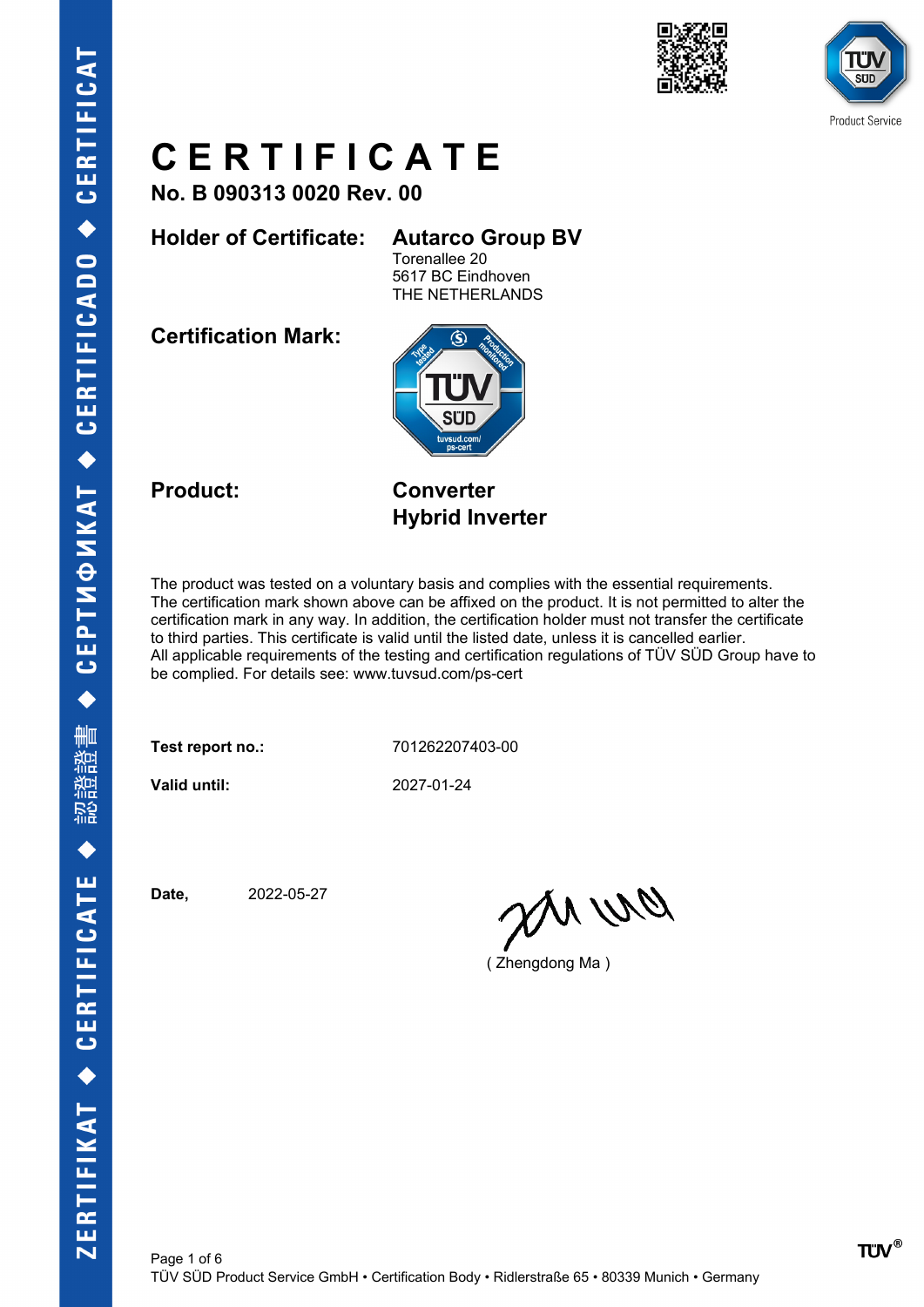

**No. B 090313 0020 Rev. 00**

**Model(s): S2.MH3000, S2.MH3600, S2.MH4600, S2.MH5000, S2.MH6000, S2.MH3000-MII, S2.MH3600-MII,S2.MH4600-MII, S2.MH5000-MII, S2.MH6000-MII.**

#### **Parameters:**

| Model name                        | S2.MH3000          | S2.MH3600 |  |  |
|-----------------------------------|--------------------|-----------|--|--|
| PV input parameters:              |                    |           |  |  |
| Max. Input Voltage:               | 600 Vd.c.          |           |  |  |
| MPP Voltage Range:                | 90-520 Vd.c.       |           |  |  |
| Max. Input Current:               | 2×11 Ad.c.         |           |  |  |
| Isc PV:                           | 2×17,2 Ad.c.       |           |  |  |
| Battery parameters:               |                    |           |  |  |
| Battery Type:                     | Li-ion / Lead-acid |           |  |  |
| <b>Battery Voltage Range:</b>     | 42-58 Vd.c.        |           |  |  |
| Max. Charge Current:              | 62,5 Ad.c.         |           |  |  |
| Max. Discharge Current:           | 62,5 Ad.c.         |           |  |  |
| AC-Output (Back-up) parameters:   |                    |           |  |  |
| Rated Output Voltage:             | 220/230 Va.c.      |           |  |  |
| Rated Output Frequency:           | 50/60 Hz           |           |  |  |
| Rated Output Current:             | 13.6/13 Aa.c.      |           |  |  |
| Rated Output Power:               | 3000 W             |           |  |  |
| AC-Output (Grid Side) parameters: |                    |           |  |  |
| Rated Output Voltage:             | 220/230 Va.c.      |           |  |  |
| Rated Output Frequency:           | 50/60 Hz           |           |  |  |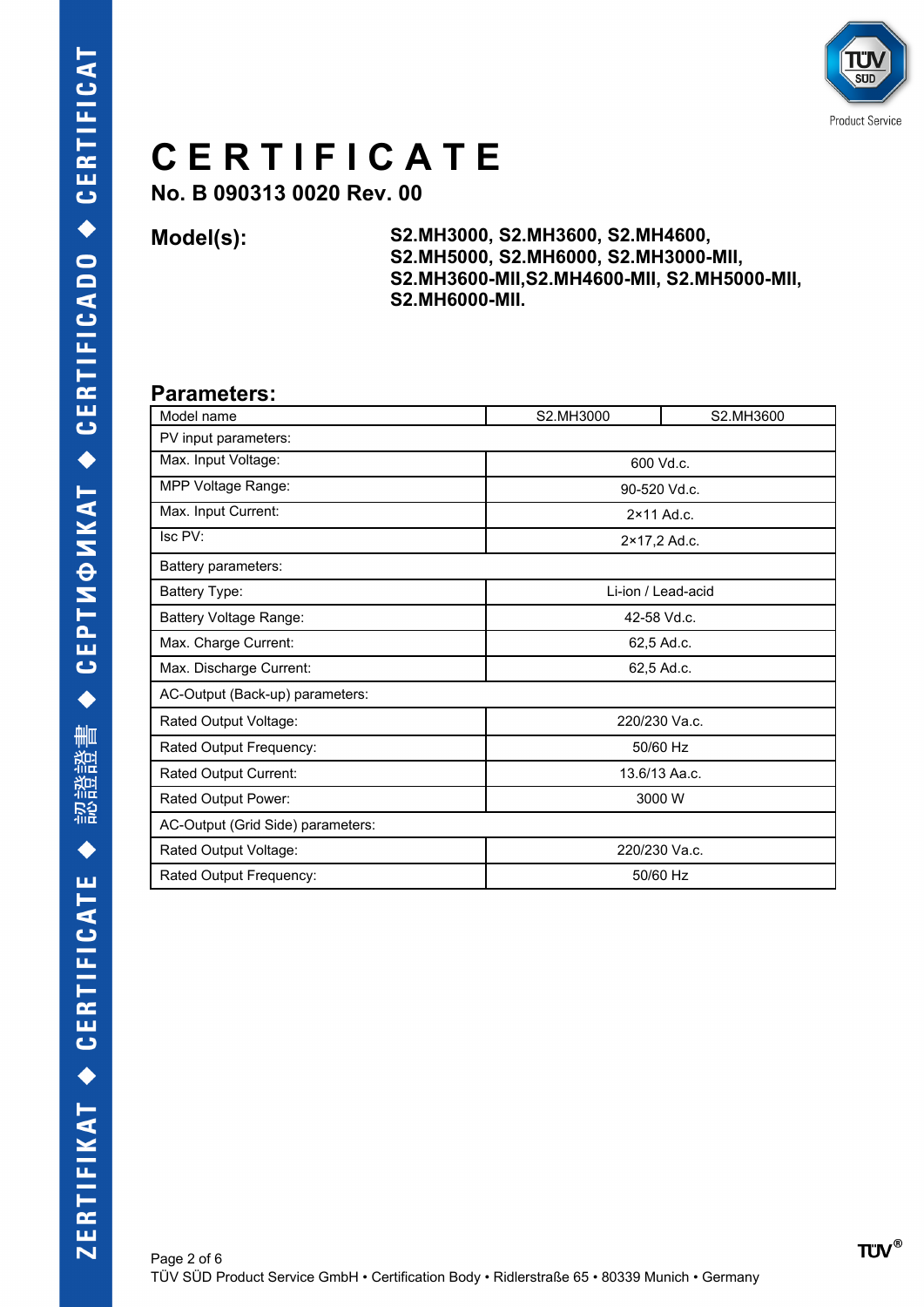

### **No. B 090313 0020 Rev. 00**

| S2.MH3000<br>3000 W                       | S2.MH3600  |  |  |
|-------------------------------------------|------------|--|--|
|                                           |            |  |  |
|                                           | 3600 W     |  |  |
| 3300 VA                                   | 4000 VA    |  |  |
| 15,7 Aa.c.                                | 17,3 Aa.c. |  |  |
| $-0.81+0.8$                               |            |  |  |
|                                           |            |  |  |
| 220/230 Va.c.                             |            |  |  |
| 26,1 Aa.c.                                |            |  |  |
| 50/60 Hz                                  |            |  |  |
| Others:                                   |            |  |  |
| $-25$ °C+60 °C                            |            |  |  |
|                                           |            |  |  |
| IP <sub>65</sub>                          |            |  |  |
| II(PV), III(MAINS)                        |            |  |  |
| Non-isolated (isolated for battery input) |            |  |  |
|                                           |            |  |  |

| Model name                        | S2.MH4600          | S2.MH5000           | S2.MH6000 |  |
|-----------------------------------|--------------------|---------------------|-----------|--|
| PV input parameters:              |                    |                     |           |  |
| Max. Input Voltage:               | 600 Vd.c.          |                     |           |  |
| MPP Voltage Range:                |                    | 90-520 Vd.c.        |           |  |
| Max. Input Current:               |                    | $2 \times 11$ Ad.c. |           |  |
| Isc PV:                           |                    | 2×17,2 Ad.c.        |           |  |
| Battery parameters:               |                    |                     |           |  |
| Battery Type:                     | Li-ion / Lead-acid |                     |           |  |
| <b>Battery Voltage Range:</b>     | 42-58 Vd.c.        |                     |           |  |
| Max. Charge Current:              | 100 Ad.c.          |                     |           |  |
| Max. Discharge Current:           | 100 Ad.c.          |                     |           |  |
| AC-Output (Back-up) parameters:   |                    |                     |           |  |
| Rated Output Voltage:             | 220/230 Va.c.      |                     |           |  |
| Rated Output Frequency:           | 50/60 Hz           |                     |           |  |
| Rated Output Current:             | 22,7/22 Aa.c.      |                     |           |  |
| Rated Output Power:               | 5000 W             |                     |           |  |
| AC-Output (Grid Side) parameters: |                    |                     |           |  |
| Rated Output Voltage:             | 220/230 Va.c.      |                     |           |  |
| Rated Output Frequency:           | 50/60 Hz           |                     |           |  |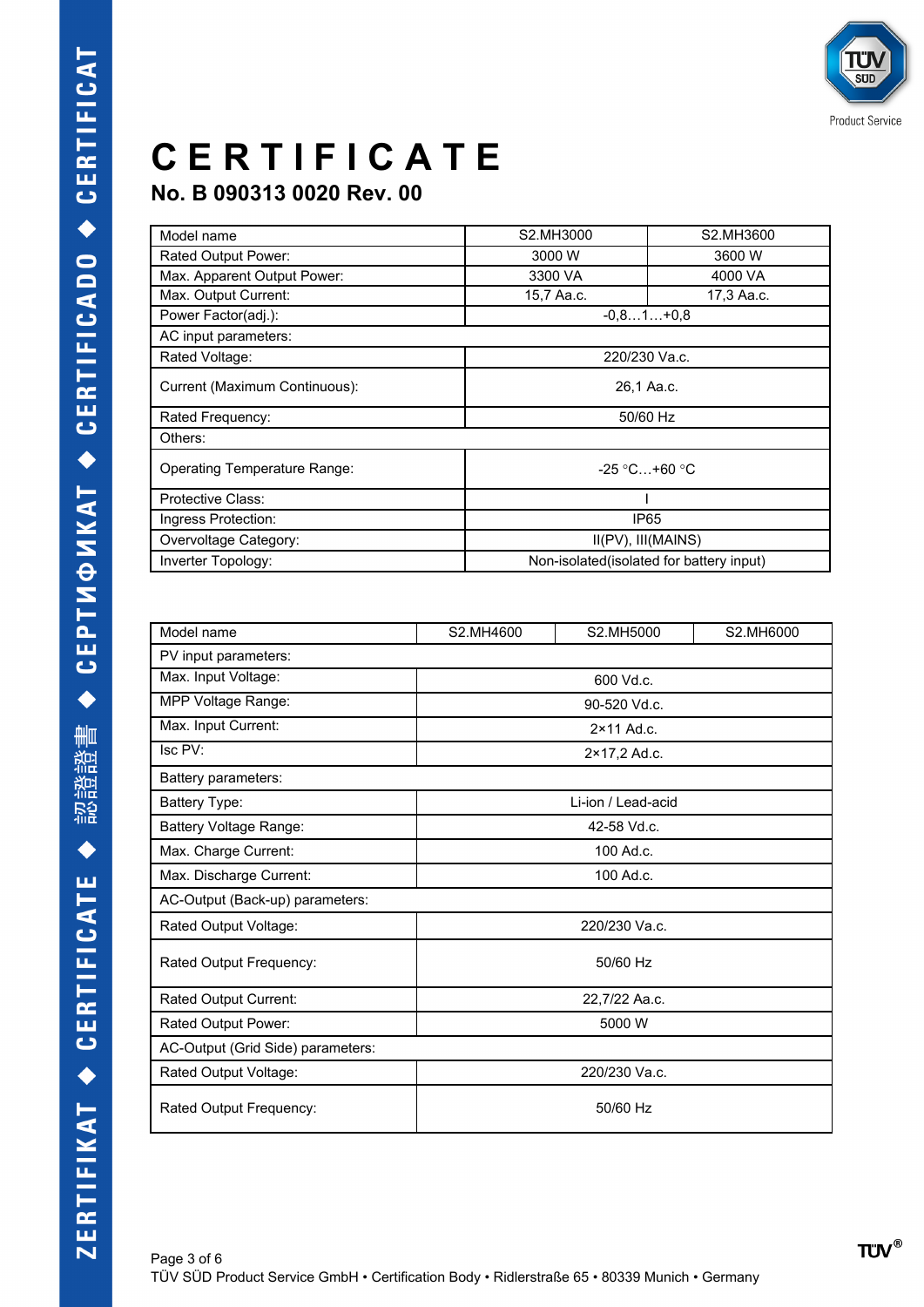

#### **No. B 090313 0020 Rev. 00**

| Model name                    | S2.MH4600                                 | S2.MH5000   | S2.MH6000 |
|-------------------------------|-------------------------------------------|-------------|-----------|
| Rated Output Power:           | 4600 W                                    | 5000 W      | 6000 W    |
| Max. Apparent Output Power:   | 4600 VA                                   | 5500 VA     | 6600 VA   |
| Max. Output Current:          | 23 Aa.c.                                  | 23,9 Aa.c.  | 30 Aa.c.  |
| Power Factor(adj.):           |                                           | $-0.81+0.8$ |           |
| AC input parameters:          |                                           |             |           |
| Rated Voltage:                | 220/230 Va.c.                             |             |           |
| Current (Maximum Continuous): | 26,1 Aa.c.                                |             |           |
| Rated Frequency:              | 50/60 Hz                                  |             |           |
| Others:                       |                                           |             |           |
| Operating Temperature Range:  | $-25$ °C +60 °C                           |             |           |
| Protective Class:             |                                           |             |           |
| Ingress Protection:           | IP <sub>65</sub>                          |             |           |
| Overvoltage Category:         | II(PV), III(MAINS)                        |             |           |
| Inverter Topology:            | Non-isolated (isolated for battery input) |             |           |

| Model name                        | S2.MH3000-MII                         | S2.MH3600-MII       | S2.MH4600-MII |  |
|-----------------------------------|---------------------------------------|---------------------|---------------|--|
| PV input parameters:              |                                       |                     |               |  |
| Max. Input Voltage:               |                                       | 600 Vd.c.           |               |  |
| MPP Voltage Range:                |                                       | 90-520 Vd.c.        |               |  |
| Max. Input Current:               |                                       | $2 \times 15$ Ad.c. |               |  |
| Isc PV:                           | 2×22,5 Ad.c.                          |                     |               |  |
| Battery parameters:               |                                       |                     |               |  |
| Battery Type:                     | Li-ion / Lead-acid                    |                     |               |  |
| Battery Voltage Range:            | 42-58 Vd.c.                           | 42-58 Vd.c.         | 42-58 Vd.c.   |  |
| Max. Charge Current:              | 62.5 Ad.c.                            | 62.5 Ad.c.          | 100 Ad.c.     |  |
| Max. Discharge Current:           | 100 Ad.c.<br>62.5 Ad.c.<br>62,5 Ad.c. |                     |               |  |
| AC-Output (Back-up) parameters:   |                                       |                     |               |  |
| Rated Output Voltage:             | 220/230 Va.c.                         |                     |               |  |
| Rated Output Frequency:           | 50/60 Hz                              |                     |               |  |
| Rated Output Current:             | 14/13,5 Aa.c.                         | 14/13,5 Aa.c.       | 23/22 Aa.c.   |  |
| Rated Output Power:               | 3000 W                                | 3000 W              | 5000 W        |  |
| AC-Output (Grid Side) parameters: |                                       |                     |               |  |
| Rated Output Voltage:             | 220/230 Va.c.                         |                     |               |  |
| Rated Output Frequency:           | 50/60 Hz                              |                     |               |  |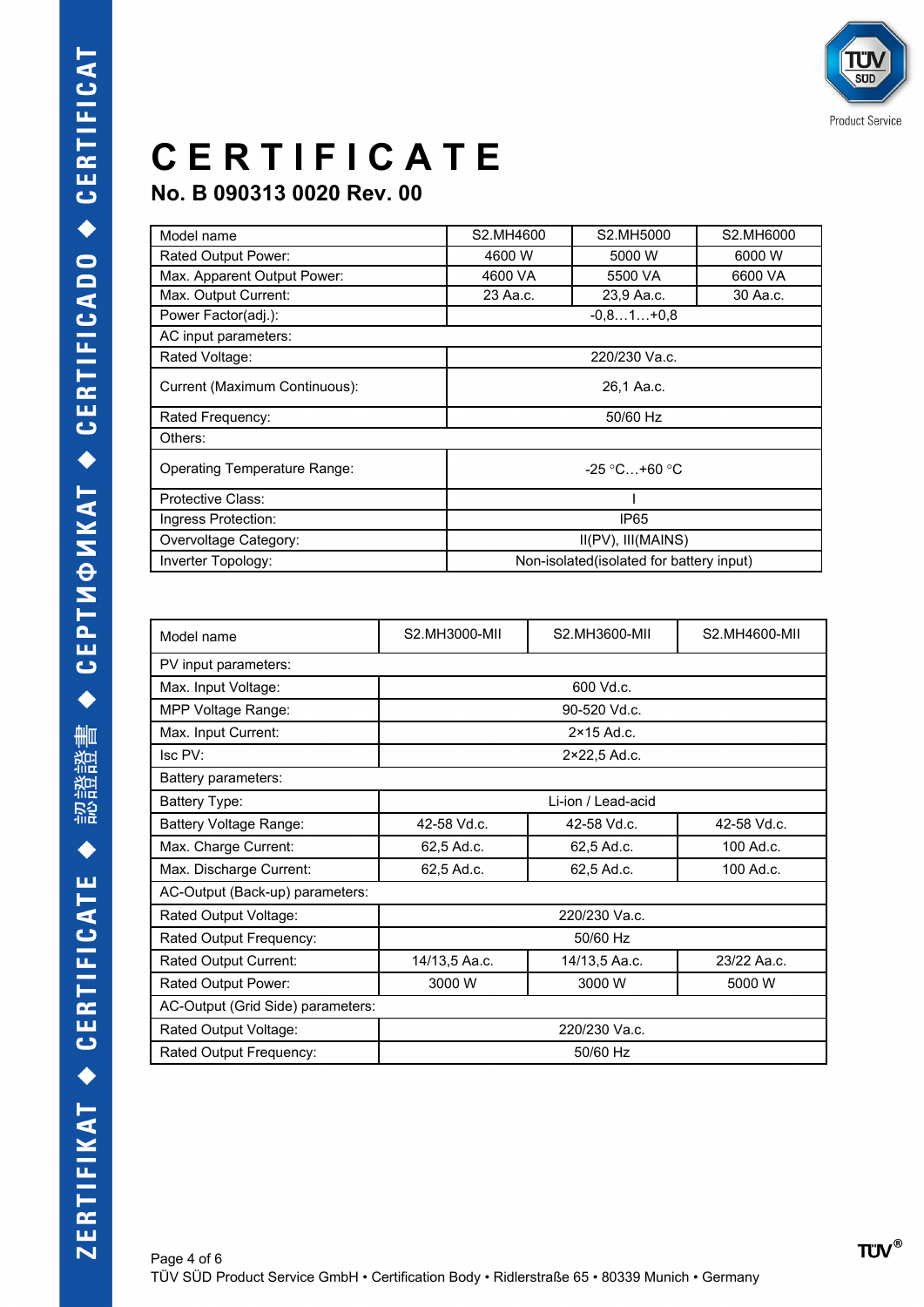

#### **No. B 090313 0020 Rev. 00**

| Model name                    | S2.MH3000-MII                             | S2.MH3600-MII | S2.MH4600-MII |
|-------------------------------|-------------------------------------------|---------------|---------------|
| Rated Output Power:           | 3000 W                                    | 3600 W        | 4600 W        |
| Max. Apparent Output Power:   | 3300 VA                                   | 4000 VA       | 4600 VA       |
| Max. Output Current:          | 15 Aa.c.                                  | 18,5 Aa.c.    | 21 Aa.c.      |
| Power Factor(adj.):           | $-0.81+0.8$                               |               |               |
| AC input parameters:          |                                           |               |               |
| Rated Voltage:                | 220/230 Va.c.                             |               |               |
| Current (Maximum Continuous): | 20,5 Aa.c.                                | 25 Aa.c.      | 31,5 Aa.c.    |
| Rated Frequency:              | 50/60 Hz                                  |               |               |
| Others:                       |                                           |               |               |
| Operating Temperature Range:  | $-25$ °C +60 °C                           |               |               |
| Protective Class:             |                                           |               |               |
| Ingress Protection:           | IP <sub>65</sub>                          |               |               |
| Overvoltage Category:         | II(PV), III(MAINS)                        |               |               |
| Inverter Topology:            | Non-isolated (isolated for battery input) |               |               |

| Model name                        | S2.MH5000-MII       | S2.MH6000-MII      |  |  |
|-----------------------------------|---------------------|--------------------|--|--|
| PV input parameters:              |                     |                    |  |  |
| Max. Input Voltage:               |                     | 600 Vd.c.          |  |  |
| MPP Voltage Range:                |                     | 90-520 Vd.c.       |  |  |
| Max. Input Current:               | $2 \times 15$ Ad.c. |                    |  |  |
| Isc PV:                           |                     | 2×22,5 Ad.c.       |  |  |
| Battery parameters:               |                     |                    |  |  |
| Battery Type:                     |                     | Li-ion / Lead-acid |  |  |
| Battery Voltage Range:            |                     | 42-58 Vd.c.        |  |  |
| Max. Charge Current:              | 100 Ad.c.           |                    |  |  |
| Max. Discharge Current:           | 100 Ad.c.           |                    |  |  |
| AC-Output (Back-up) parameters:   |                     |                    |  |  |
| Rated Output Voltage:             | 220/230 Va.c.       |                    |  |  |
| Rated Output Frequency:           | 50/60 Hz            |                    |  |  |
| Rated Output Current:             | 23/22 Aa.c.         |                    |  |  |
| Rated Output Power:               | 5000 W              |                    |  |  |
| AC-Output (Grid Side) parameters: |                     |                    |  |  |
| Rated Output Voltage:             | 220/230 Va.c.       |                    |  |  |
| Rated Output Frequency:           | 50/60 Hz            |                    |  |  |